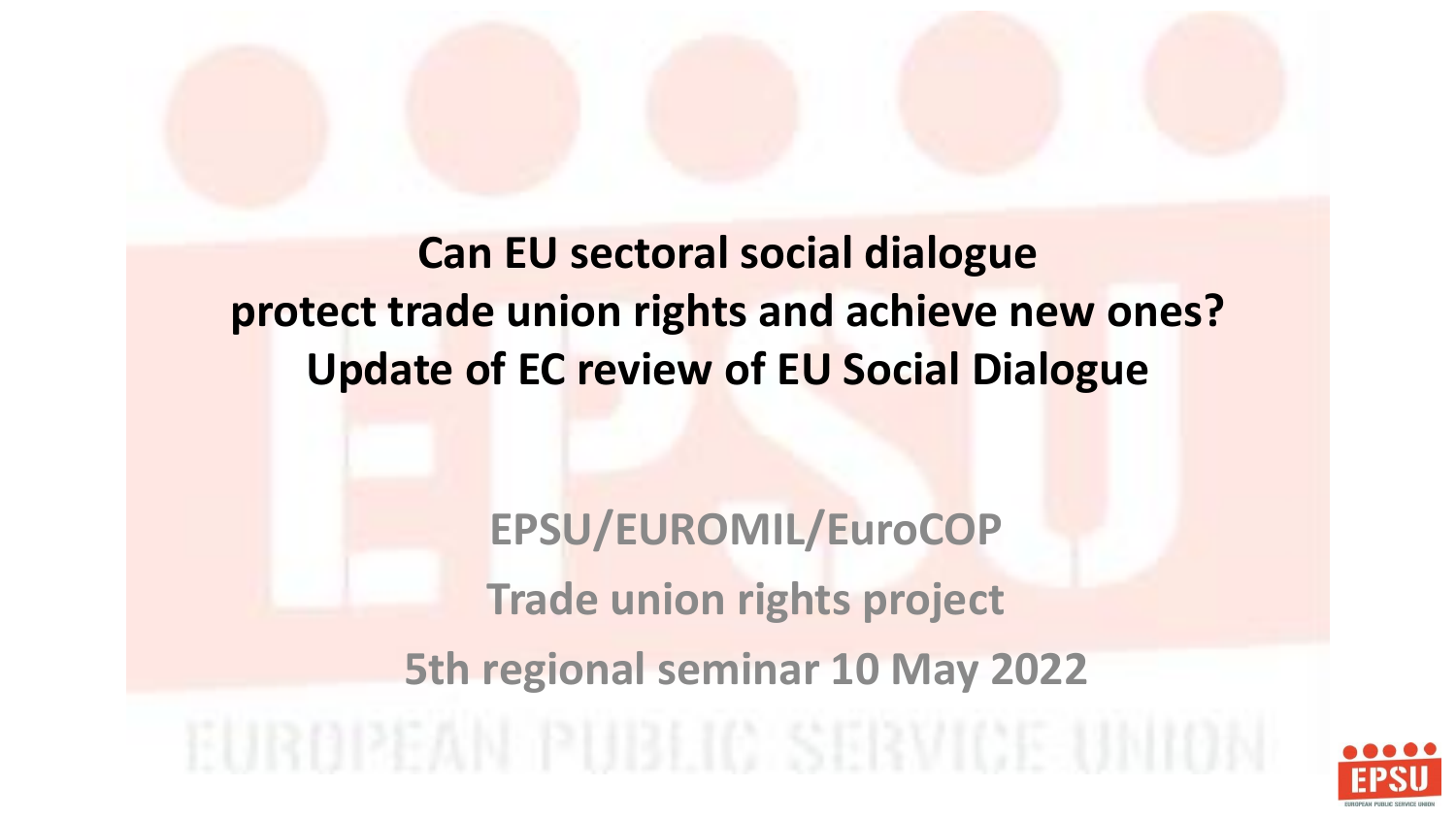



- 1/ EU legal basis of social dialogue
- 2/ Gradual weakening of Social Dialogue
- 3/ State of play with EC review of Social Dialogue in light of EPSU Vs EC court case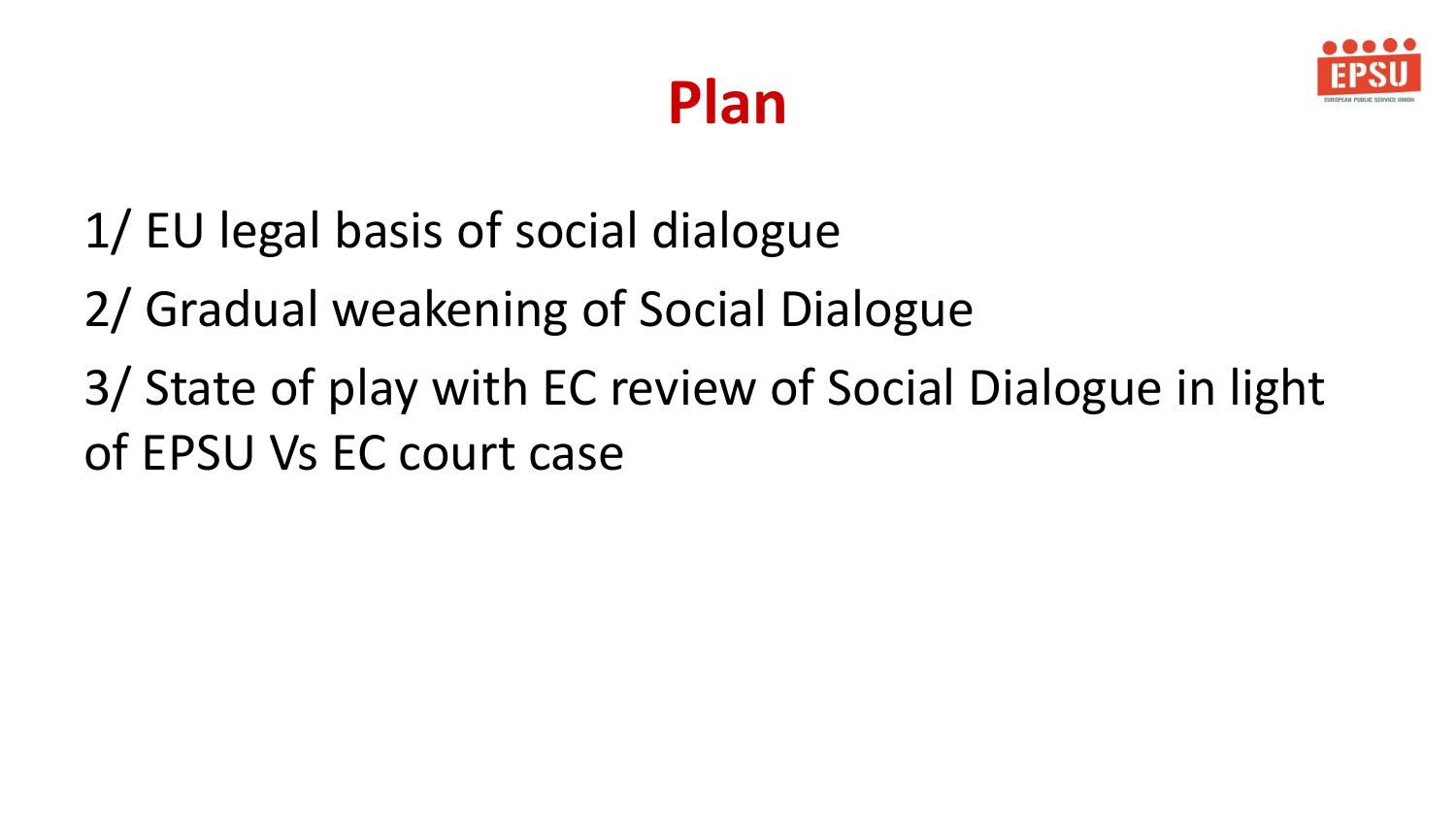## **I/ Strong legal basis of EU social dialogue (1)**

- Definition: information, consultation and negotiation between management and trade unions at sectoral, cross-sectoral level, company level (EWCs)
- good governance & a tool to improve and shape working conditions via EU minimum social standards
- European treaties, 5 Communications and 1998 Decision on sectoral SD
- EU to promote social dialogue (agreements), principle of autonomy of SD
- Commission obliged to consult social partners on social policy (TEU art.154)
- Up to social partners to negotiate or not via 2 types of agreements (TFEU Art 155)
- $\checkmark$  legally binding/erga omnes effect via directives for adoption in Council, colegislative role of SD (horizontal subsidiarity)
- ✓ « Autonomous », non-legally binding, implementation by national social partners
- SD also a forum to exchange good practices, reach statements, opinons, submit EC-funded research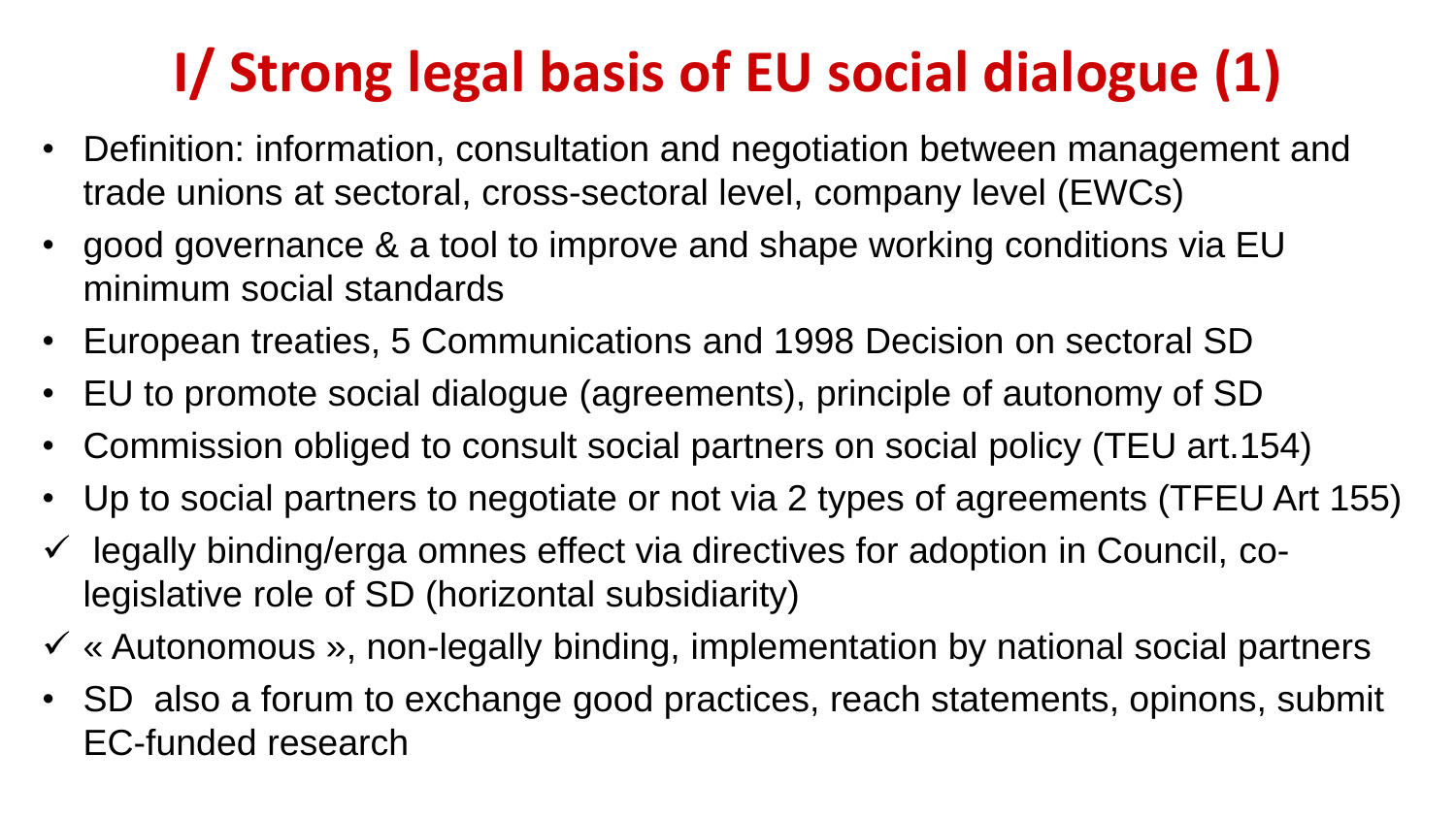### **Strong Legal basis of social dialogue (2)**

- Involvement of social partners in transposition of directives into domestic law e.g. TPWCD's art 21.4
- EU Charter of Fundamental Human Rights, 2000, same legal value as European treaties, provides for
	- freedom of association (Art.12)
	- information and consultation rights in good time (in "undertakings", Art.27),
	- right to collective bargaining and action *in accordance with EU and national law (Art.28)*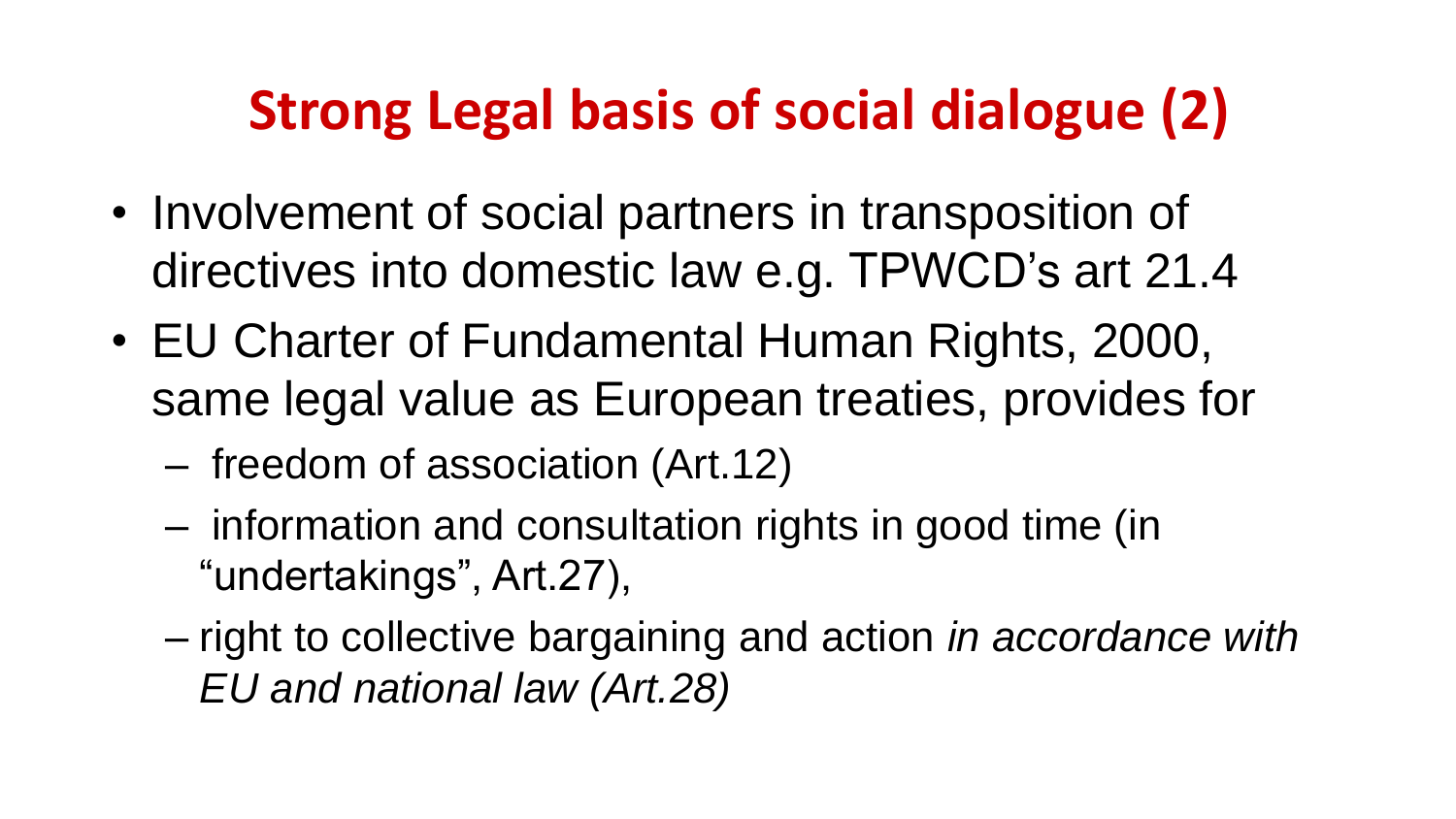# **Hollowing out of SD from 2012**

- $\checkmark$  increase of social dialogue committees (43)
- ✓Reduced EC financial and political support
- ✓Blurred rules on legislative implementation of social partner agreements, Better regulation rules taking precedence
- $\checkmark$  Major setback is the very low number of SP agreements
- $\checkmark$  EC refusal to implement via directives two social partner agreements, hairdressers and in central govt…despite European Pillar of Social Rights and positive narrative on role of social dialogue and need for more agreements
- $\checkmark$  EPSU Vs EC judgment leaves it to EC to decide on whether to implement a SP agreement via legislation or not, dismisses SD Communications and Decision
- $\checkmark$  Leaves legal uncertainty, breaches autonomy principle, gives EC too much power, ignores right to good administration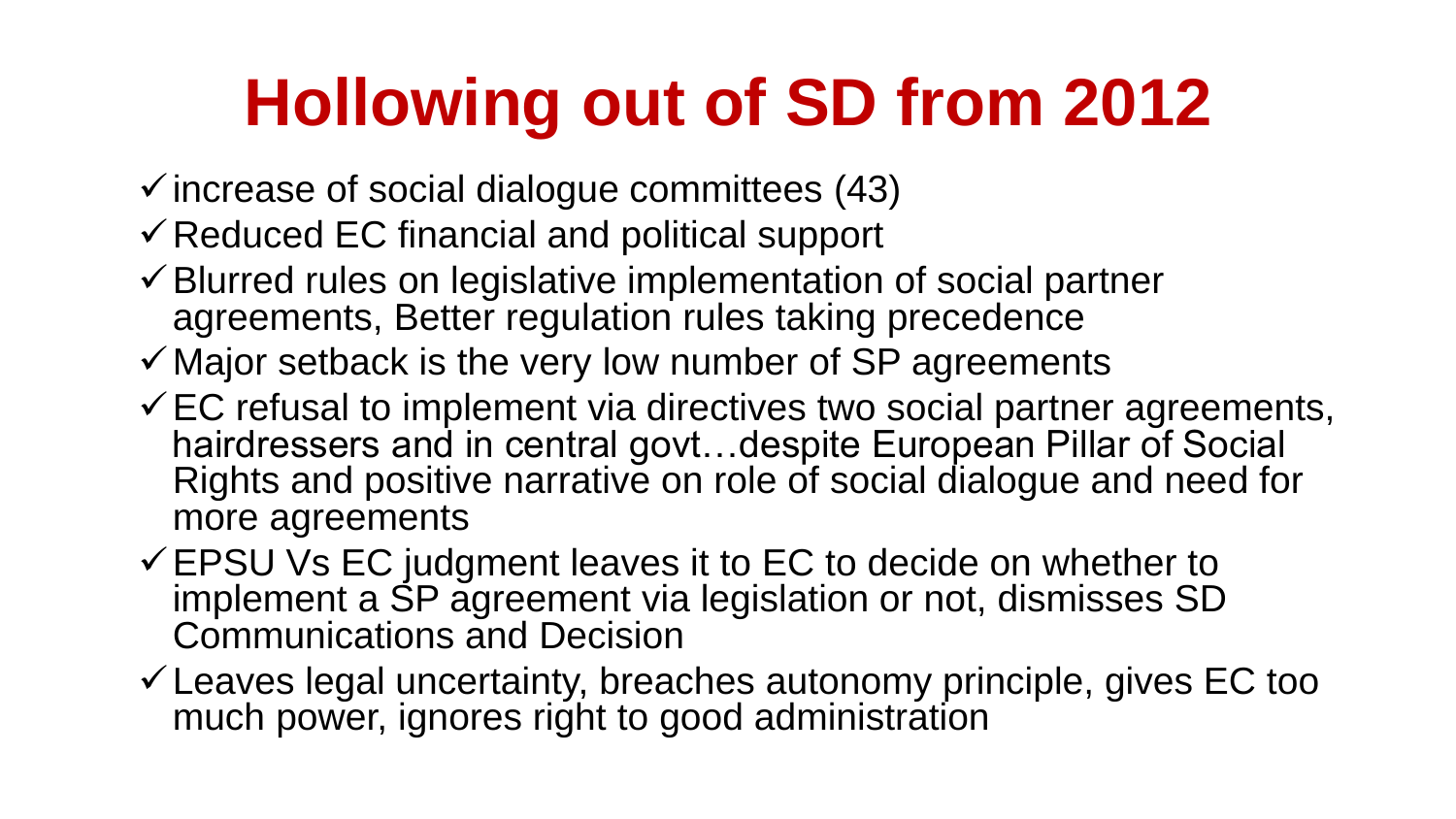#### EC review of Social dialogue subject to a long, informal and.. likely flawed consultation-2 years

- July 2020, Germany's former labour Minister Nahles appointed as special adviser on social dialogue
- informal conversations with social partners
- Nahles report published in Feb 2021 with 10 proposals including ours/ETUC
	- Clear, transparent process on legislative implementation of SP agreements
	- Improved consultations of social partners including via social dialogue contact person in each DG
	- Funding for capacity building
	- Training young SP leaders
- Action Plan EPSR, May 2021, positive wording on EU and national SD and announces new frame on SP agreements
- Proposals could have been rolled out, instead another questionnaire in June 2021 and 3 seminars Sept-Dec 2021: no reports= letter of 40 SP to EC
- EPSU sought to make the best out of the review but growing concerns

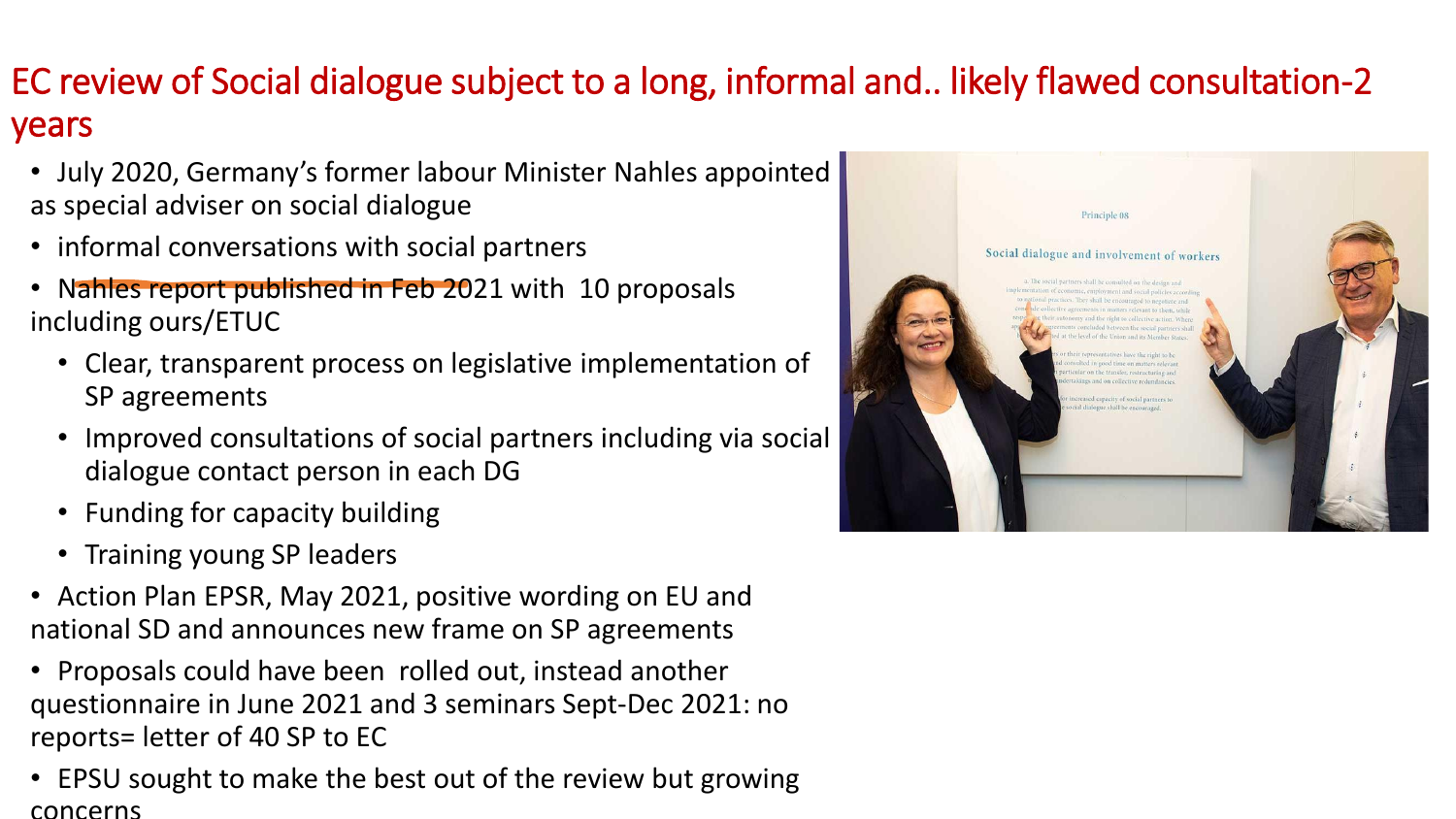European trade union federations statement - 15 March 2022 *EU social dialogue and national collective bargaining: both sides of the same coin*

- 1. Priority for the Communication- is to clarify the rules and process on social partner agreements at sectoral or crosssectoral level in a single legally binding Decision
- 2. To return to two criteria to determine Commission's decision on legislative implementation of social partner agreements:  $\checkmark$  Legality
	- $\checkmark$  Representativity
- 3. 3 months to reach a decision with room for adjustments by SP
- 4. Sectoral employers' mandates to provide for adoption of social partner agreements.
- 5. EC should provide logistical and financial support to social partners;
- 6. The forthcoming Recommendation should protect the right to collective bargaining at national level.
- + EPSU only demands adopted partly at Executive Ctee of 4-5 May

EUROPEAN TRADE UNION FEDERATIONS SAY COMMISSION MUST LIMIT **ITS POWER OVER** SOCIAL DIALOGUE

eae

 $00000$ **EPSU** 

**EUROCOP** 

A framework with class right to collective bar

cknowledging that the fi-

social partner agreements and what is assessed as copied and represe alves in her report and fo **APODEMAN Trade Chris. Av** .<br>Y TUC Executive Committee<br>of the final CIEU judgment is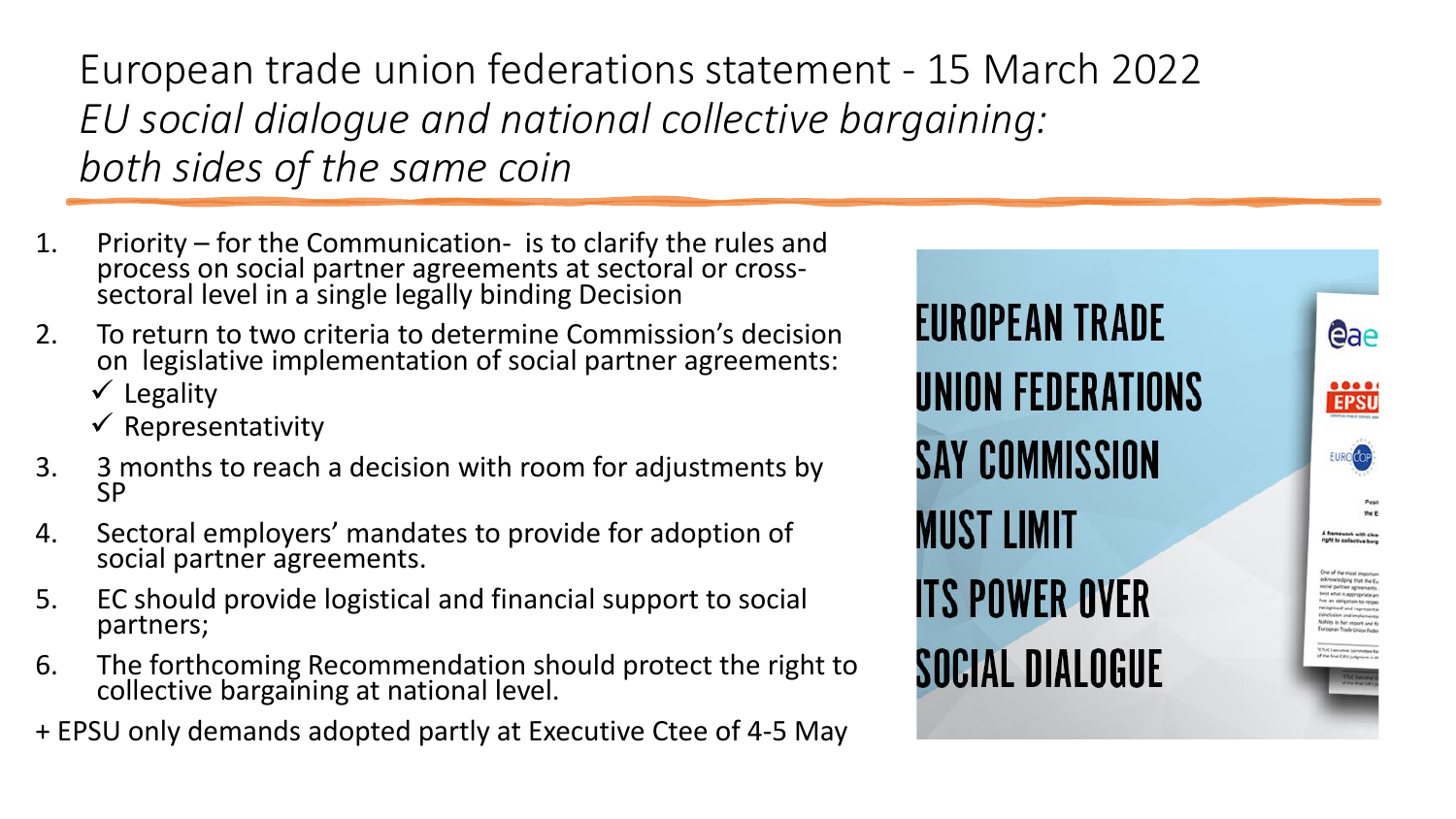### Events 29 March & 28 April

- **EC proposals at both meetings confirm cost-cutting exercise**
	- funding, organisation of social dialogue meetings (167 a year) outsourced to social partners via multiannual project submissions
	- reduced human resources in DG EMPL & refocusing on policy-making (not for EC to organise meetings): deep down to reduce No of social dialogue committees
	- Online meetings (except negotiation meetings)
	- Clusters and mergers
- **frame on social partner agreements: more cumbersome, case by case basis, no legal certainty** 
	- Already in better Regulation toolbox as revised last November with no consultation of SP
	- Legality test
	- Representativity test
	- Appropriateness test based on political, social, economic considerations and others (EPSU Vs EC Court case)
	- (possible) Impact assessment in line with Better Regulation
	- Decision in a "reasonable" time
- **Social partners consultation: in line with better regulation, targeted after EC workprogramme**
- **N**etwork of **SD coordinators across DGs in EC**, focus on implementation of non legally binding agreement in EC calls for projects as called for by the ETUC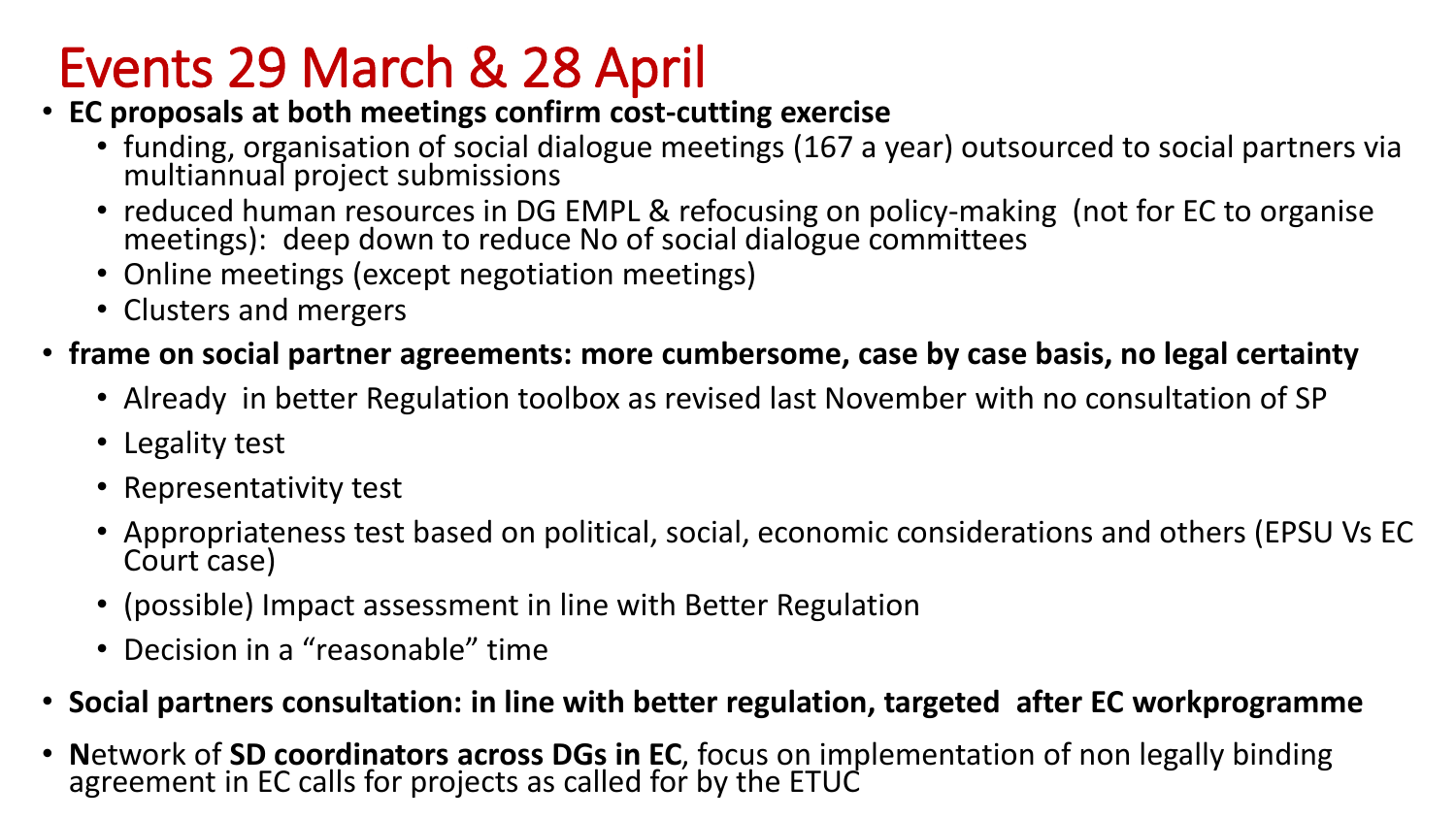## Next steps

- Report to EPSU Executive Committee 4 May, adoption of action points including ETUFs + common definition of SD, special status of SP, rules of procedure for each social dialogue ctee must include negotiating agreements
- ETUFs and many sectoral employers critical of the process and EC proposals, joint statement by deadline of 19 May for inputs in Communication
- On the positive, cross-sectoral SD negotiation on telework agreement to turn it into a binding text
- Testing new frame on SP agreement with SDC CGA digitalisation agreement (if adopted)
- Need a plan B if EC continues to ignore our demands, to discuss criteria for an effective social dialogue committee such as capacity to negotiate agreements? Alternative to outsourcing funding?
- Recommendation on national social dialogue: EC hearing on 31 May preceded by an ETUC prep meeting on 13 May